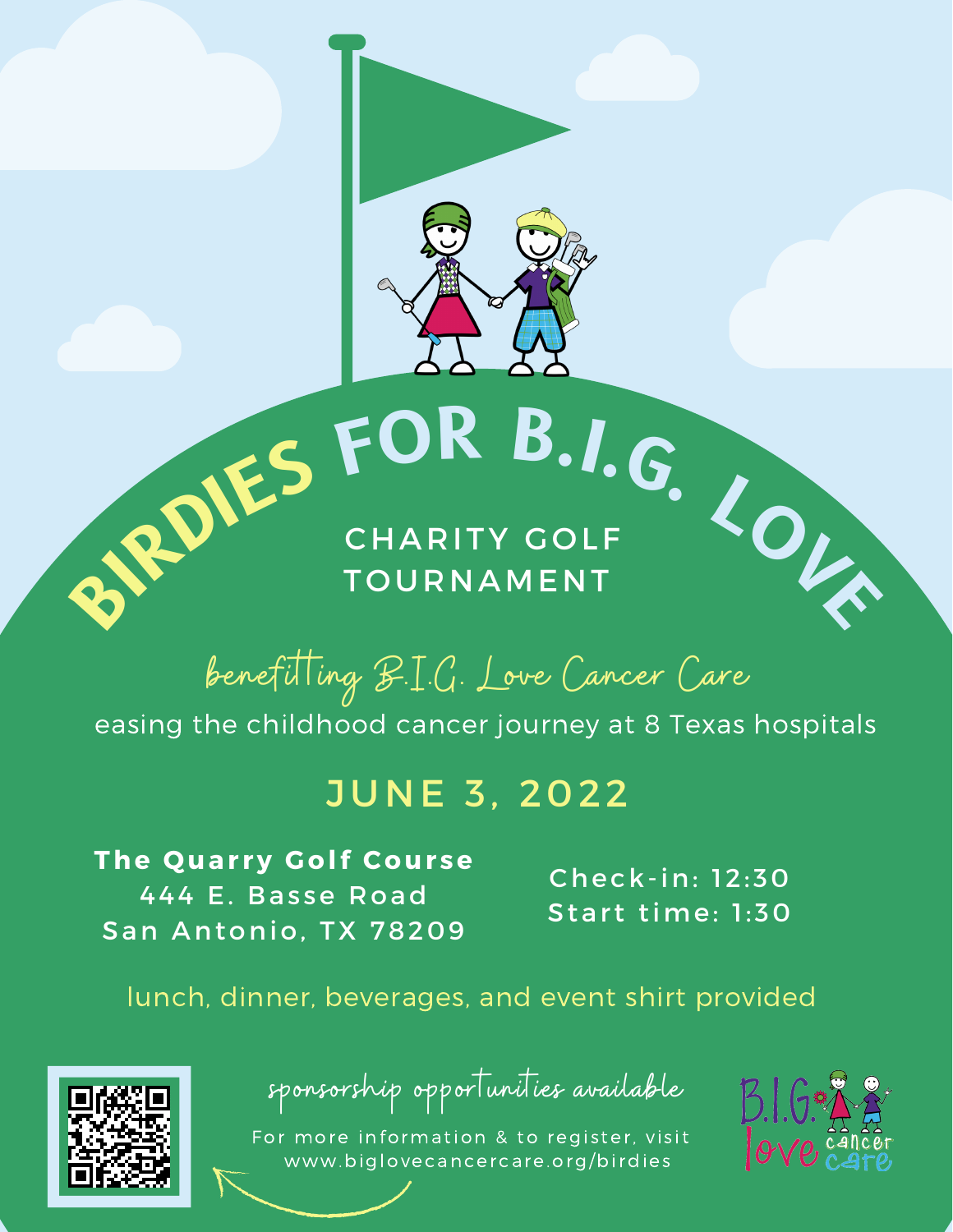# BIRDIES FOR B.I.G. LOVE Sponsorship Opportunities

All sponsors will receive recognition on event materials, B.I.G. Love's website, social media, press releases, and at the event, as well as an invitation to awards dinner. All sponsors over \$1,000 will have their logo printed on event shirt.

#### **All gues t s will receive lunch, dinner , beverages , and an event shi r t .**

#### **Phoenix Ti t le Sponsor s - \$10,000**

- Presenting Sponsor for the event
- All event materials with include your logo/name
- Opportunity to speak at awards dinner
- Prominent signage on banner
- Logo on event shirt and on swag bags
- Signage at one hole and on golf cart digital screens
- . Opportunity to bring your own tent, table and marketing materials to the course and interact with players
- **Three teams of four (12 g olfer s ) + 12 event shi r t s**

#### **Os t r ich Sponsor - \$7,500**

- Opportunity to speak at awards dinner
- Prominent signage on banner
- Logo on event shirt and on golf towel
- Signage at one hole and on golf cart digital screens
- . Opportunity to bring your own tent, table and marketing materials to the course and interact with players
- **Three teams of four (12 g olfer s ) + 12 event shi r t s**

#### **D ouble Albat ros s Sponsor - \$5,000**

- Recognition at Event
- Prominent signage on banner
- Logo on event shirt
- Signage at one hole and on golf cart digital screens
- . Opportunity to bring your own tent, table and marketing materials to the course and interact with player s
- **Two teams of four (8 g olfer s ) + 8 event shi r t s**

#### **Albat ros s Sponsor - \$2,500**

- Prominent signage on banner
- Signage at one hole and on golf cart digital screens
- . Opportunity to bring your own tent, table and marketing materials to the course and interact with players
- Logo on event shirt
- **One team of four (4 g olfer s )**

#### **Eagle Sponsor - \$1,000**

- Signage at one hole and on golf cart digital screens
- . Opportunity to bring your own tent, table and marketing materials to the course and interact with players
- **One team of four (4 g olfer s ) + 4 event shi r t s**

#### **Turkey Sponsor - \$500**

- Signage at one hole and on golf cart digital screens
- . Opportunity to bring your own tent, table and marketing materials to the course and interact with players
- 2 event shirts

#### **Bogey Sponsor - \$300**

- Signage at putting green and driving range
- . Opportunity to bring your own tent, table and marketing materials to the course and interact with players
- 1 event shirt

Registration Only:

#### **Bi rdie (Four some) - \$600**

• One team of four (4 players)

#### **H ole in One (Individual) - \$175 (limi ted)**

• Individual Entry to be paired with a team



For more info or to register, scan here or visit biglovecancercare.org/birdies